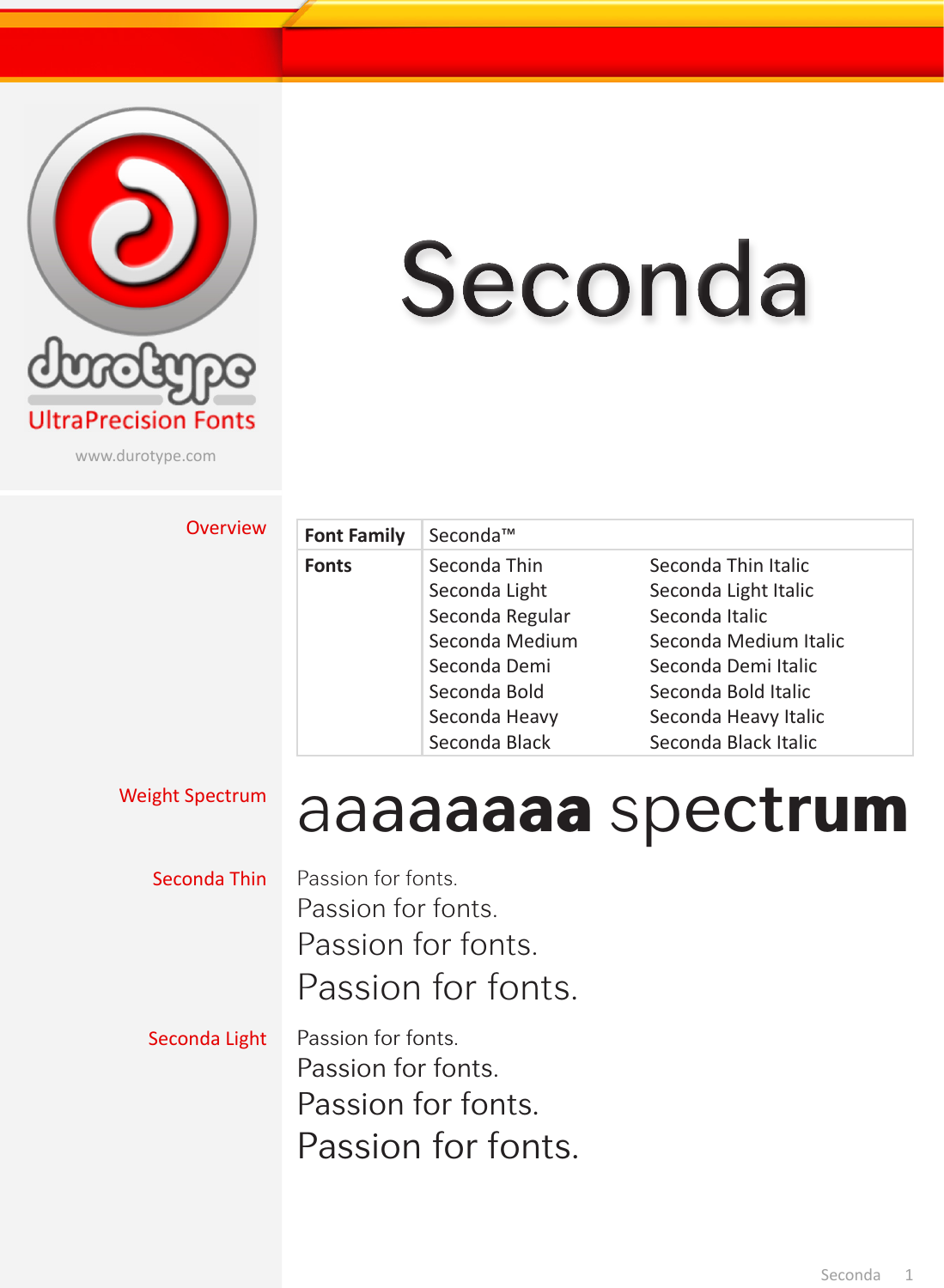| Seconda Regular     | Passion for fonts.<br>Passion for fonts.<br>Passion for fonts.<br>Passion for fonts.                             |
|---------------------|------------------------------------------------------------------------------------------------------------------|
| Seconda Medium      | Passion for fonts.<br>Passion for fonts.<br>Passion for fonts.<br>Passion for fonts.                             |
| Seconda Demi        | Passion for fonts.<br>Passion for fonts.<br><b>Passion for fonts.</b><br>Passion for fonts.                      |
| Seconda Bold        | <b>Passion for fonts.</b><br><b>Passion for fonts.</b><br><b>Passion for fonts.</b><br><b>Passion for fonts.</b> |
| Seconda Heavy       | <b>Passion for fonts.</b><br><b>Passion for fonts.</b><br><b>Passion for fonts.</b><br><b>Passion for fonts.</b> |
| Seconda Black       | <b>Passion for fonts.</b><br><b>Passion for fonts.</b><br><b>Passion for fonts.</b><br><b>Passion for fonts.</b> |
| Seconda Thin Italic | Passion for fonts.<br><i>Passion for fonts.</i><br><i>Passion for fonts.</i><br><i>Passion for fonts.</i>        |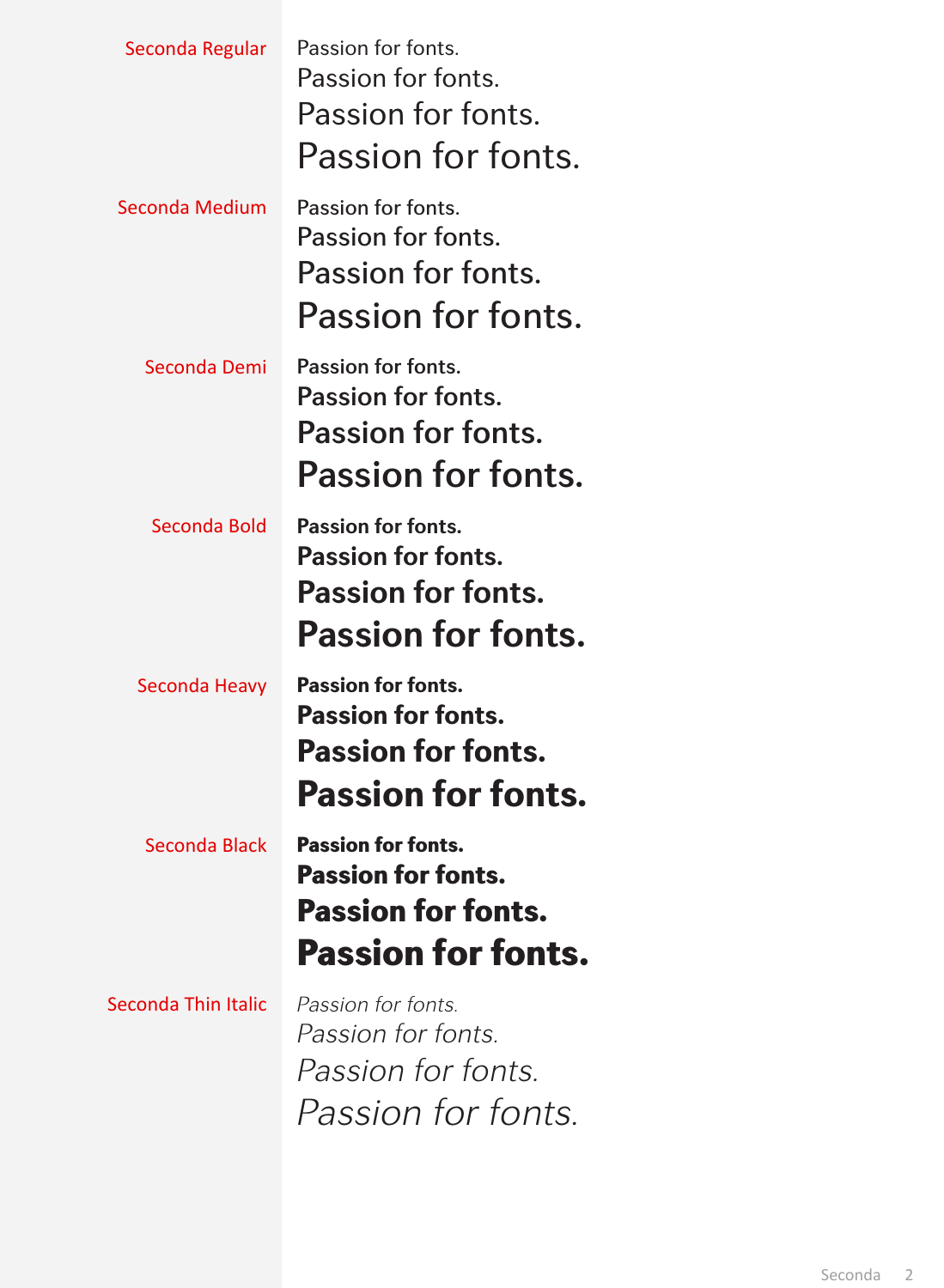| Seconda Black Italic  | <b>Passion for fonts.</b><br><b>Passion for fonts.</b><br><b>Passion for fonts.</b><br><b>Passion for fonts.</b> |
|-----------------------|------------------------------------------------------------------------------------------------------------------|
| Seconda Heavy Italic  | <b>Passion for fonts.</b><br><b>Passion for fonts.</b><br><b>Passion for fonts.</b><br><b>Passion for fonts.</b> |
| Seconda Bold Italic   | <b>Passion for fonts.</b><br><b>Passion for fonts.</b><br><b>Passion for fonts.</b><br><b>Passion for fonts.</b> |
| Seconda Demi Italic   | Passion for fonts.<br><b>Passion for fonts.</b><br><b>Passion for fonts.</b><br><b>Passion for fonts.</b>        |
| Seconda Medium Italic | Passion for fonts.<br>Passion for fonts.<br>Passion for fonts.<br>Passion for fonts.                             |
| Seconda Italic        | Passion for fonts.<br>Passion for fonts.<br><i>Passion for fonts.</i><br><i>Passion for fonts.</i>               |
| Seconda Light Italic  | Passion for fonts.<br>Passion for fonts.<br><i>Passion for fonts.</i><br>Passion for fonts.                      |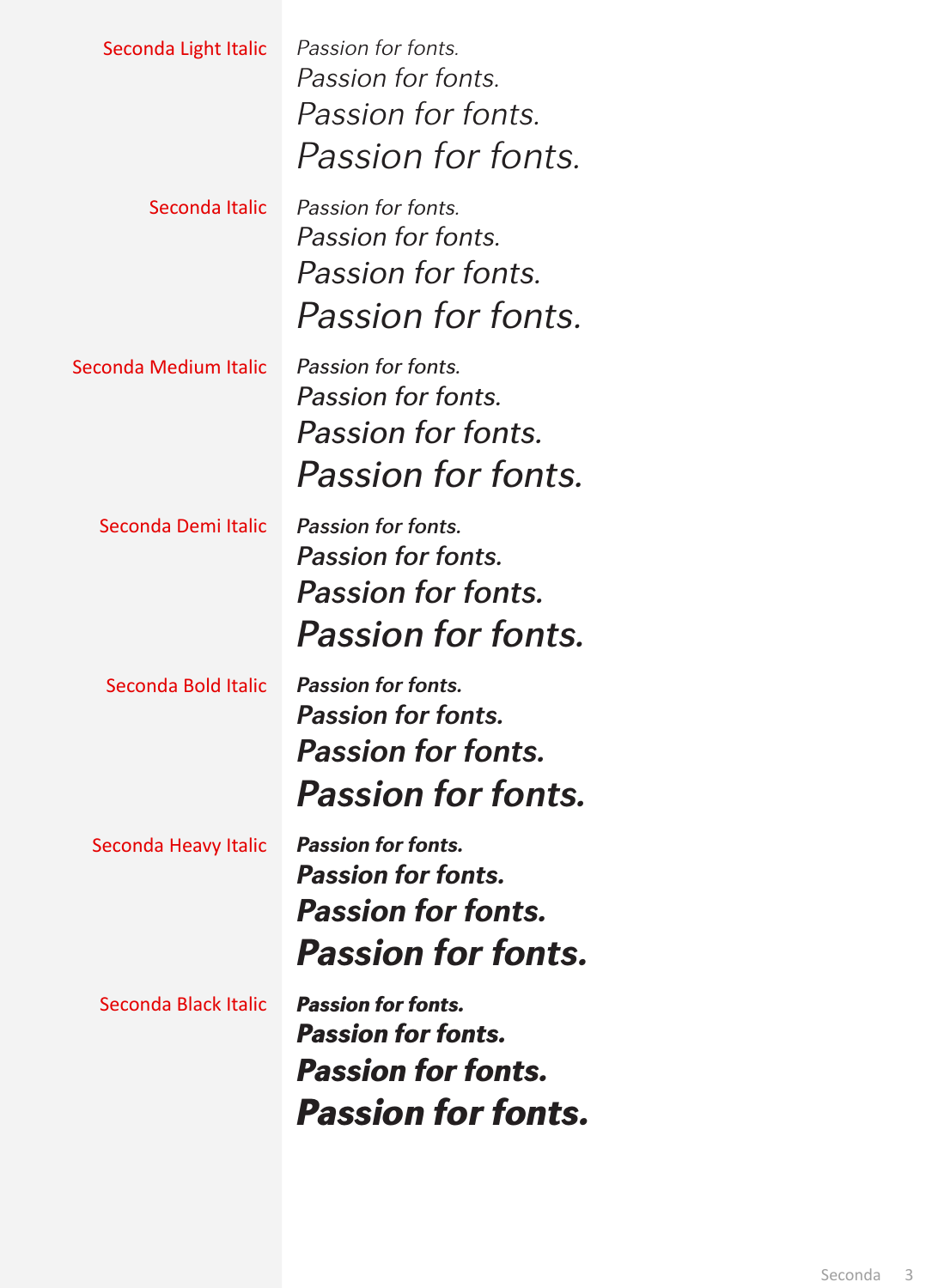Seconda Thin + Light + Regular + Medium + Demi + Bold + Heavy + Black

> All fonts have the same height. The lighter fonts look higher because of an optical illusion.

Seconda Thin Italic + Light Italic + Italic + Medium Italic + Demi Italic + Bold Italic + Heavy Italic + Black Italic

Passion for fonts. Passion for fonts. Passion for fonts. Passion for fonts. Passion for fonts. **Passion for fonts.** Passion for fonts. Passion for fonts.

*Passion for fonts. Passion for fonts. Passion for fonts. Passion for fonts. Passion for fonts. Passion for fonts. Passion for fonts. Passion for fonts.*

| Seconda Thin    | Epsum factorial non deposit quid pro quo hic escorol. Defacto lingo est igpay<br>atinlay. Marquee selectus non provisio incongruous feline nolo contendre.<br>Olypian quarrels et gorilla congolium sic ad nauseum. Sic tempus fugit espe-<br>ranto hiccup estrogen. 10/12 |
|-----------------|----------------------------------------------------------------------------------------------------------------------------------------------------------------------------------------------------------------------------------------------------------------------------|
| Seconda Light   | Epsum factorial non deposit quid pro quo hic escorol. Defacto lingo est igpay<br>atinlay. Marquee selectus non provisio incongruous feline nolo contendre.<br>Olypian quarrels et gorilla congolium sic ad nauseum. Sic tempus fugit espe-<br>ranto hiccup estrogen. 10/12 |
| Seconda Regular | Epsum factorial non deposit quid pro quo hic escorol. Defacto lingo est igpay<br>atinlay. Marquee selectus non provisio incongruous feline nolo contendre.<br>Olypian quarrels et gorilla congolium sic ad nauseum. Sic tempus fugit espe-<br>ranto hiccup estrogen. 10/12 |
| Seconda Medium  | Epsum factorial non deposit quid pro quo hic escorol. Defacto lingo est igpay<br>atinlay. Marquee selectus non provisio incongruous feline nolo contendre.<br>Olypian quarrels et gorilla congolium sic ad nauseum. Sic tempus fugit espe-<br>ranto hiccup estrogen. 10/12 |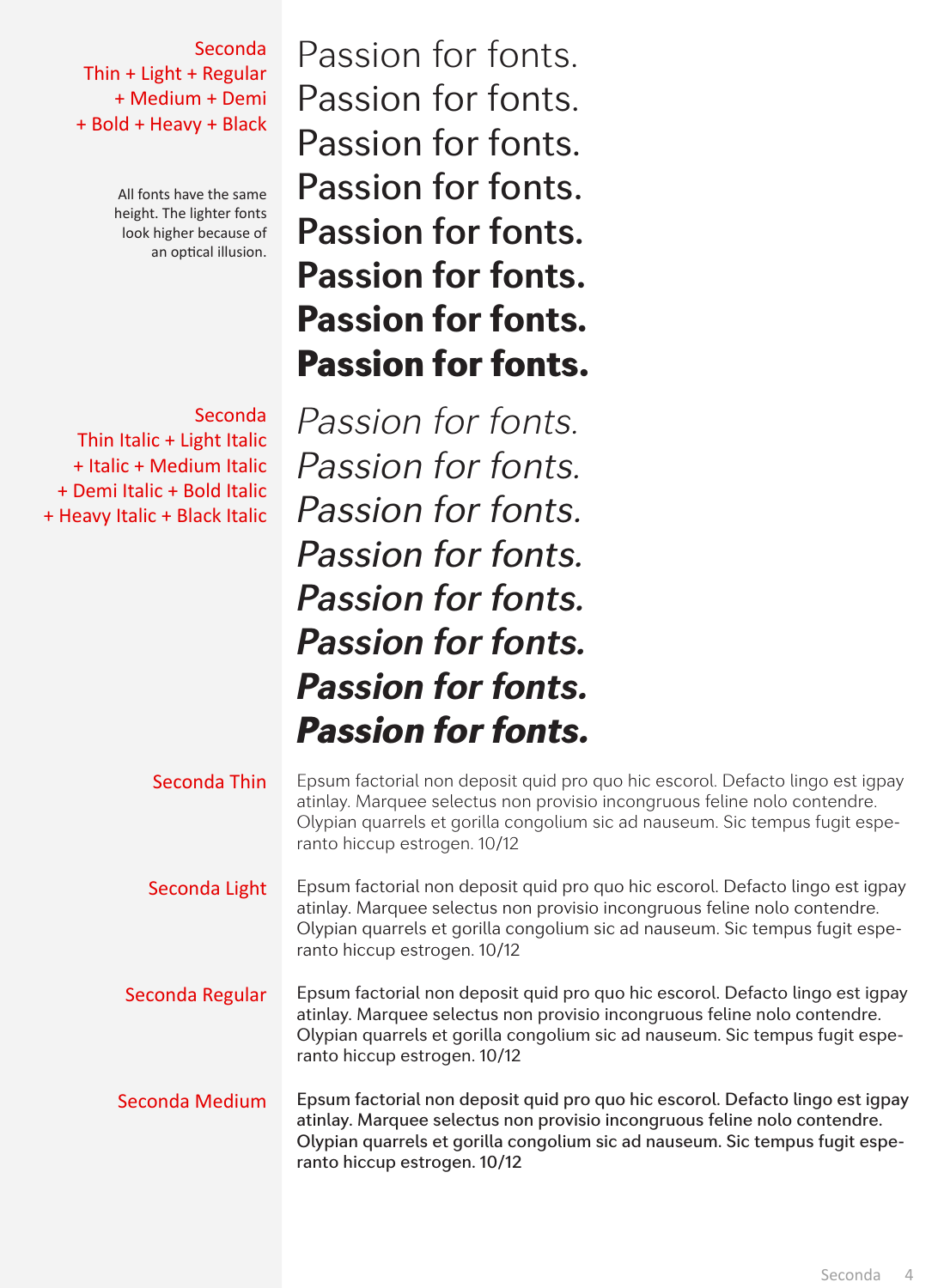- Seconda Thin Epsum factorial non deposit quid pro quo hic escorol. Defacto lingo est igpay atinlay. Marquee selectus non provisio incongruous feline nolo contendre. Olypian quarrels et gorilla congolium sic ad nauseum. Sic tempus fugit esperanto hiccup estrogen. Quote meon an estimate et non interruptus stadium. 12/14.4
- Seconda Light Epsum factorial non deposit quid pro quo hic escorol. Defacto lingo est igpay atinlay. Marquee selectus non provisio incongruous feline nolo contendre. Olypian quarrels et gorilla congolium sic ad nauseum. Sic tempus fugit esperanto hiccup estrogen. Quote meon an estimate et non interruptus stadium. 12/14.4
- Seconda Regular Epsum factorial non deposit quid pro quo hic escorol. Defacto lingo est igpay atinlay. Marquee selectus non provisio incongruous feline nolo contendre. Olypian quarrels et gorilla congolium sic ad nauseum. Sic tempus fugit esperanto hiccup estrogen. Quote meon an estimate et non interruptus stadium. 12/14.4
- Seconda Medium Epsum factorial non deposit quid pro quo hic escorol. Defacto lingo est igpay atinlay. Marquee selectus non provisio incongruous feline nolo contendre. Olypian quarrels et gorilla congolium sic ad nauseum. Sic tempus fugit esperanto hiccup estrogen. Quote meon an estimate et non interruptus stadium. 12/14.4
	- Seconda Demi Epsum factorial non deposit quid pro quo hic escorol. Defacto lingo est igpay atinlay. Marquee selectus non provisio incongruous feline nolo contendre. Olypian quarrels et gorilla congolium sic ad nauseum. Sic tempus fugit esperanto hiccup estrogen. Quote meon an estimate et non interruptus stadium. 12/14.4
	- Seconda Bold **Epsum factorial non deposit quid pro quo hic escorol. Defacto lingo est igpay atinlay. Marquee selectus non provisio incongruous feline nolo contendre. Olypian quarrels et gorilla congolium sic ad nauseum. Sic tempus fugit esperanto hiccup estrogen. Quote meon an estimate et non interruptus stadium. 12/14.4**
	- Seconda Heavy Epsum factorial non deposit quid pro quo hic escorol. Defacto lingo est igpay atinlay. Marquee selectus non provisio incongruous feline nolo contendre. Olypian quarrels et gorilla congolium sic ad nauseum. Sic tempus fugit esperanto hiccup estrogen. Quote meon an estimate et non interruptus stadium. 12/14.4
	- Seconda Black Epsum factorial non deposit quid pro quo hic escorol. Defacto lingo est igpay atinlay. Marquee selectus non provisio incongruous feline nolo contendre. Olypian quarrels et gorilla congolium sic ad nauseum. Sic tempus fugit esperanto hiccup estrogen. Quote meon an estimate et non interruptus stadium. 12/14.4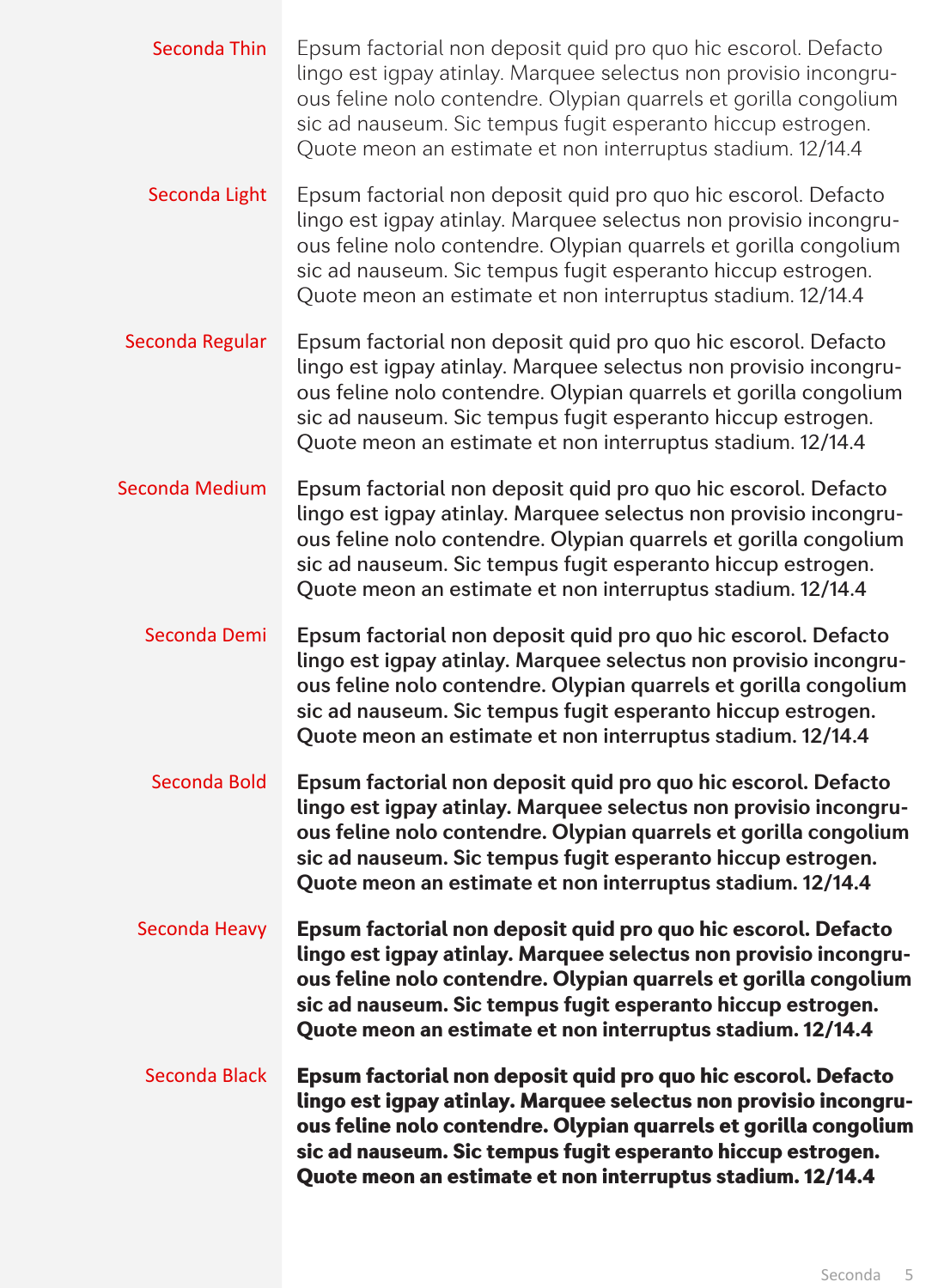## Seconda Light Quote meon facile et geranium incognito.

| Seconda Medium        | Epsum factorial non deposit quid pro quo hic es-<br>corol. Defacto lingo est igpay atinlay. Marquee<br>selectus non provisio incongruous feline nolo con-<br>tendre. Olypian quarrels et gorilla congolium sic ad<br>nauseum. Sic tempus fugit esperanto hiccup estro-<br>gen. Quote meon an estimate et non interruptus<br>stadium. Non sequitur condominium facile et gera-<br>nium incognito. 15/18 |
|-----------------------|--------------------------------------------------------------------------------------------------------------------------------------------------------------------------------------------------------------------------------------------------------------------------------------------------------------------------------------------------------------------------------------------------------|
| Seconda Medium        | Epsum factorial non deposit quid pro quo<br>hic escorol. Defacto lingo est igpay atinlay.<br>Marquee selectus non provisio incongru-<br>ous feline nolo contendre. Olypian quarrels<br>et gorilla congolium sic ad nauseum. Sic<br>tempus fugit esperanto hiccup estrogen.<br>Quote meon an estimate et non interrup-<br>tus stadium. Non sequitur condominium<br>facile et geranium. 18/21.6          |
| Seconda Light Italic  | Epsum factorial non deposit quid pro quo hic escorol. Defacto<br>lingo est igpay atinlay. Marquee selectus non provisio incongru-<br>ous feline nolo contendre. Olypian quarrels et gorilla congolium<br>sic ad nauseum. Sic tempus fugit esperanto hiccup estrogen.<br>Quote meon an estimate et non interruptus stadium. 12/14.4                                                                     |
| Seconda Italic        | Epsum factorial non deposit quid pro quo hic escorol. Defacto<br>lingo est igpay atinlay. Marquee selectus non provisio incongru-<br>ous feline nolo contendre. Olypian quarrels et gorilla congolium<br>sic ad nauseum. Sic tempus fugit esperanto hiccup estrogen.<br>Quote meon an estimate et non interruptus stadium. 12/14.4                                                                     |
| Seconda Medium Italic | Epsum factorial non deposit quid pro quo hic escorol. Defacto<br>lingo est igpay atinlay. Marquee selectus non provisio incongru-<br>ous feline nolo contendre. Olypian quarrels et gorilla congolium<br>sic ad nauseum. Sic tempus fugit esperanto hiccup estrogen.<br>Quote meon an estimate et non interruptus stadium. 12/14.4                                                                     |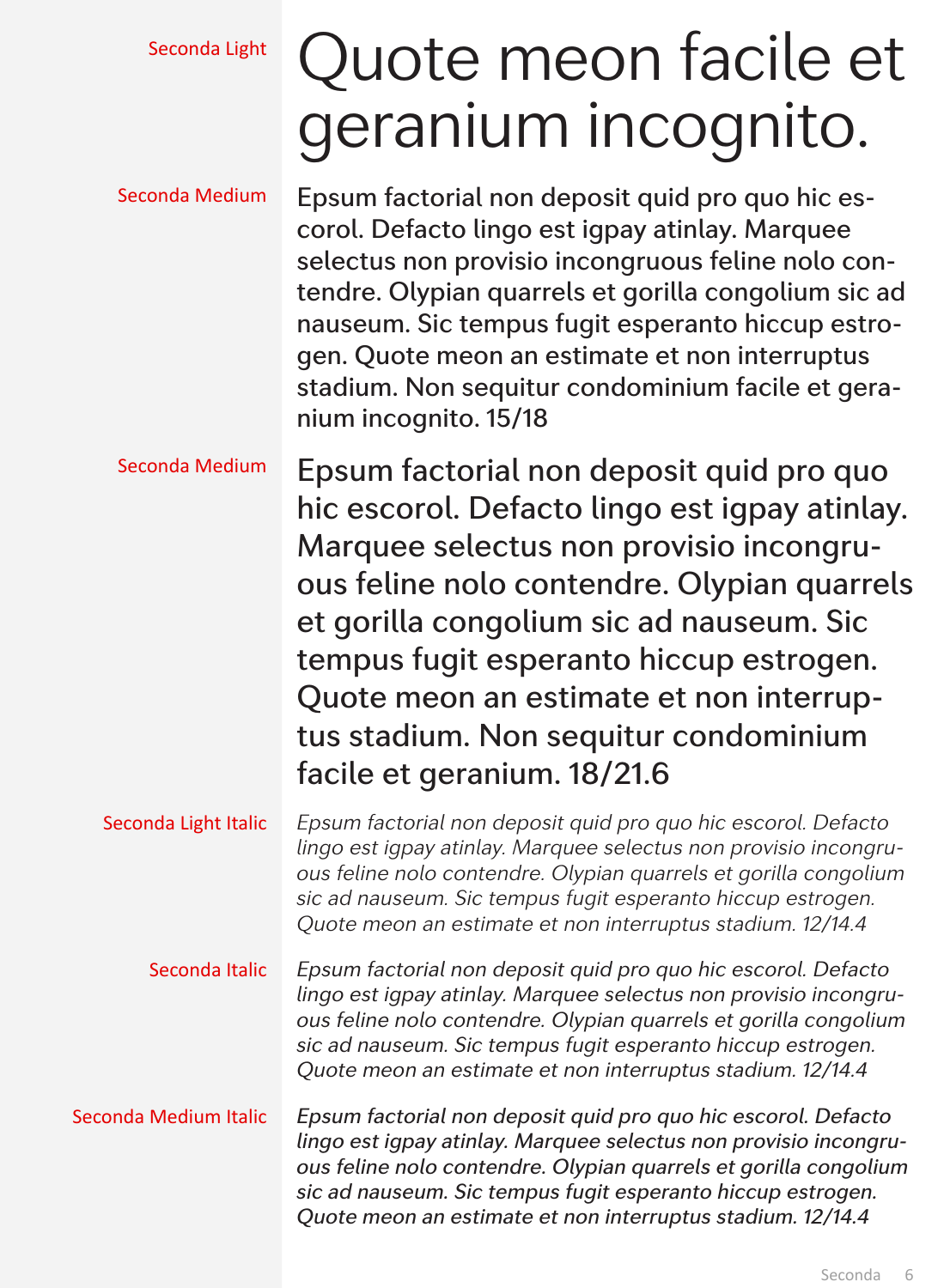| <b>Glyphs (Upright)</b>                                                 |                                                                                                                                                         |
|-------------------------------------------------------------------------|---------------------------------------------------------------------------------------------------------------------------------------------------------|
| Caps                                                                    | ABCDEFGHIJKLMNOPQRSTUVWXYZ                                                                                                                              |
| Lowercase                                                               | abcdefghijklmnopqrstuvwxyz                                                                                                                              |
| <b>Special Caps</b>                                                     | ÁĂÂÄÀĄÅÃÆĆČÇĎÉĚÊËÈĘĞÍĨÏİÌĹĽŁŃŇÑ                                                                                                                         |
|                                                                         | ÓÔÖÒŐØÕŒŔŘŚŠŞŞŤŢÚÛÜÙŰŮÝŸŹŽŻ                                                                                                                             |
| Special Lowercase                                                       | áăâäàąåãæćčçďéěêëèęğíïîılĺľtńňñ<br>óôöòőøõœŕřśšşsťtúûüùűůýÿźžżß                                                                                         |
| Ligatures                                                               | fb ff fh fi fj fk fl ffi ffj ffl                                                                                                                        |
| <b>Numerals</b>                                                         | 0123456789                                                                                                                                              |
| <b>Tabular Numerals</b><br>(including tabular \$¢€£¥.,:;)               | 0123456789 \$¢€£¥.,:;                                                                                                                                   |
| <b>Oldstyle Numerals</b><br>(including oldstyle \$¢€£¥)                 | 0123456789 \$¢€£¥                                                                                                                                       |
| <b>Tabular Oldstyle Numerals</b><br>(incl. tabular oldstyle \$¢€£¥.,:;) | 0123456789 \$¢€£¥.,:;                                                                                                                                   |
| <b>Superior Numerals</b>                                                | 0123456789                                                                                                                                              |
| <b>Inferior Numerals</b>                                                | 0123456789                                                                                                                                              |
| Numerators                                                              | 0123456789                                                                                                                                              |
| Denominators                                                            | 0123456789                                                                                                                                              |
| <b>Ordinals &amp; Fractions</b>                                         | ao<br>$\frac{1}{4}$ $\frac{1}{2}$ $\frac{3}{4}$                                                                                                         |
| <b>Punctuation &amp; Reference</b>                                      | .,:;!?¡¿''"", "'"<><>----()[]{}.*†#§¶•                                                                                                                  |
| Currency                                                                | S¢€£¥¤                                                                                                                                                  |
| Mathematics                                                             | +−×÷=≠≈±<>≤≥∕¬~∞μπ∂ΔΩ∑∏∫√                                                                                                                               |
| Symbols & Miscellaneous                                                 | &#%‰@_/\  ^→↓←↑©®™ℓ°℮◊<sup>··</sup>``````````````<br>56</th></tr><tr><th><b>Case Sensive Forms</b></th><th>()[]{}¿j@<><>>----</th></tr></tbody></table> |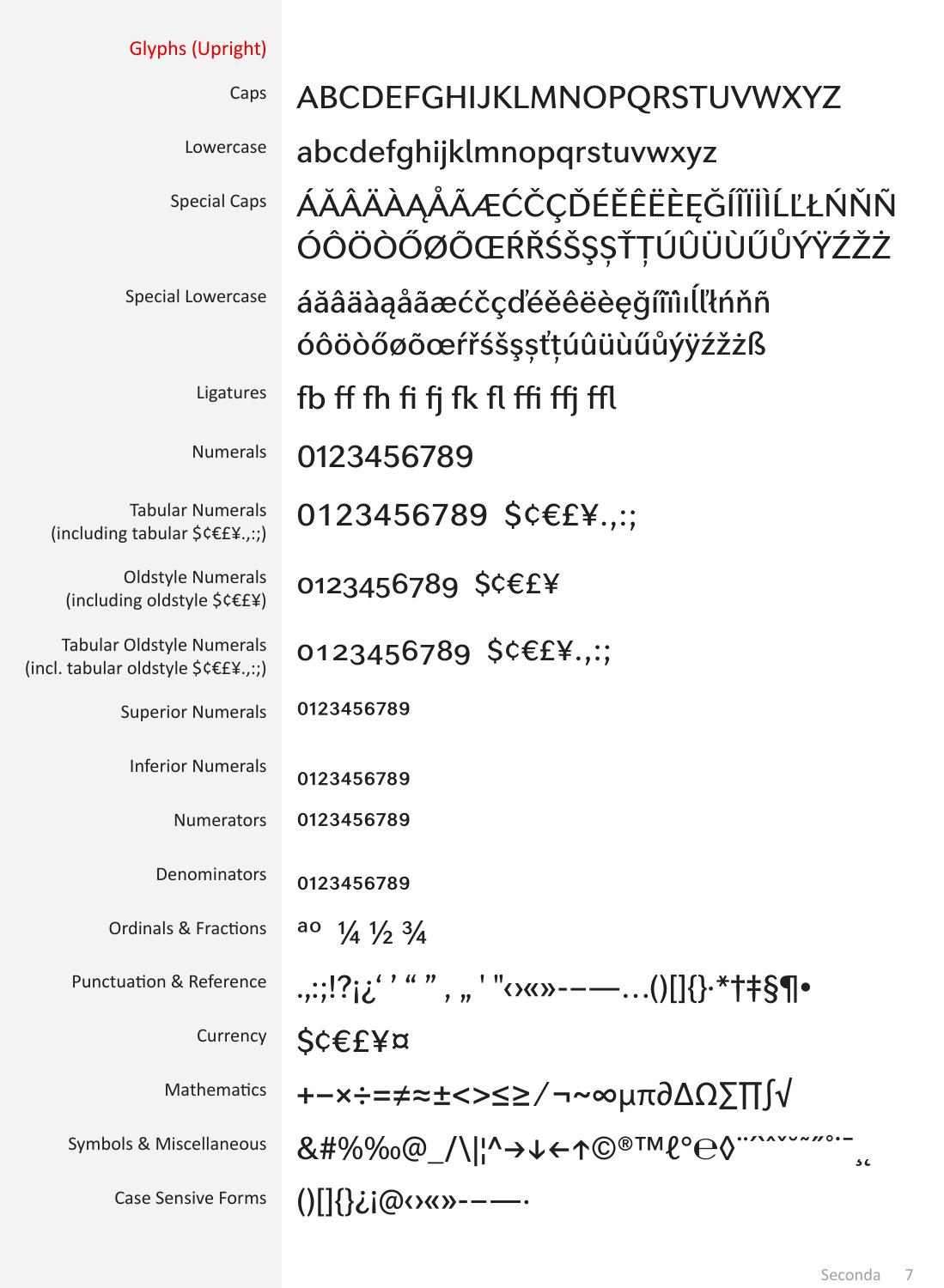| Glyphs (Italic)                                                         |                                                                                                                                                            |
|-------------------------------------------------------------------------|------------------------------------------------------------------------------------------------------------------------------------------------------------|
| Caps                                                                    | ABCDEFGHIJKLMNOPQRSTUVWXYZ                                                                                                                                 |
| Lowercase                                                               | abcdefghijklmnopqrstuvwxyz                                                                                                                                 |
| <b>Special Caps</b>                                                     | ÁĂÂÄÀĄÅÃÆĆČÇĎÉĚÊËÈĘĞÍÎÏİÌĹĽŁŃŇÑ                                                                                                                            |
|                                                                         | ÓÔÖŎŐØÕŒŔŘŚŠŞŞŤŢÚÛÜÙŰŮÝŸŹŽŻ                                                                                                                                |
| Special Lowercase                                                       | áăâäàąåãæćčçďéěêëèęğíïiìıĺlłńňñ                                                                                                                            |
|                                                                         | óôöòőøõœŕřśšşsťțúûüùűůýÿźžżß                                                                                                                               |
| Ligatures                                                               | fb ff fh fi fj fk fl ffi ffj ffl                                                                                                                           |
| <b>Numerals</b>                                                         | 0123456789                                                                                                                                                 |
| <b>Tabular Numerals</b><br>(including tabular \$¢€£¥.,:;)               | 0123456789 \$¢€£¥.,:;                                                                                                                                      |
| <b>Oldstyle Numerals</b><br>(including oldstyle \$¢€£¥)                 | 0123456789 \$¢€£¥                                                                                                                                          |
| <b>Tabular Oldstyle Numerals</b><br>(incl. tabular oldstyle \$¢€£¥.,:;) | 0123456789 $$C€E¥$ .,:;                                                                                                                                    |
| <b>Superior Numerals</b>                                                | 0123456789                                                                                                                                                 |
| <b>Inferior Numerals</b>                                                | 0123456789                                                                                                                                                 |
| Numerators                                                              | 0123456789                                                                                                                                                 |
| Denominators                                                            | 0123456789                                                                                                                                                 |
| <b>Ordinals &amp; Fractions</b>                                         | ao $\frac{1}{4}$ $\frac{1}{3}$ $\frac{3}{4}$                                                                                                               |
| <b>Punctuation &amp; Reference</b>                                      | .,:;!?j¿''"", "'"o«»--—()[]{}·*†#§¶•                                                                                                                       |
| Currency                                                                | $\mathcal{S} \in \mathcal{E}$ ¥¤                                                                                                                           |
| Mathematics                                                             | +−x÷=≠≈±<>≤≥∕¬~∞µπ∂∆Ω∑∏∫√                                                                                                                                  |
| Symbols & Miscellaneous                                                 | &#%‰@_/\ '^→↓←↑©®™l°e0"^^^``~~~~~~<br>56</th></tr><tr><th><b>Case Sensive Forms</b></th><td><math>0 \frac{1}{2}</math>i@oxx>----</td></tr></tbody></table> |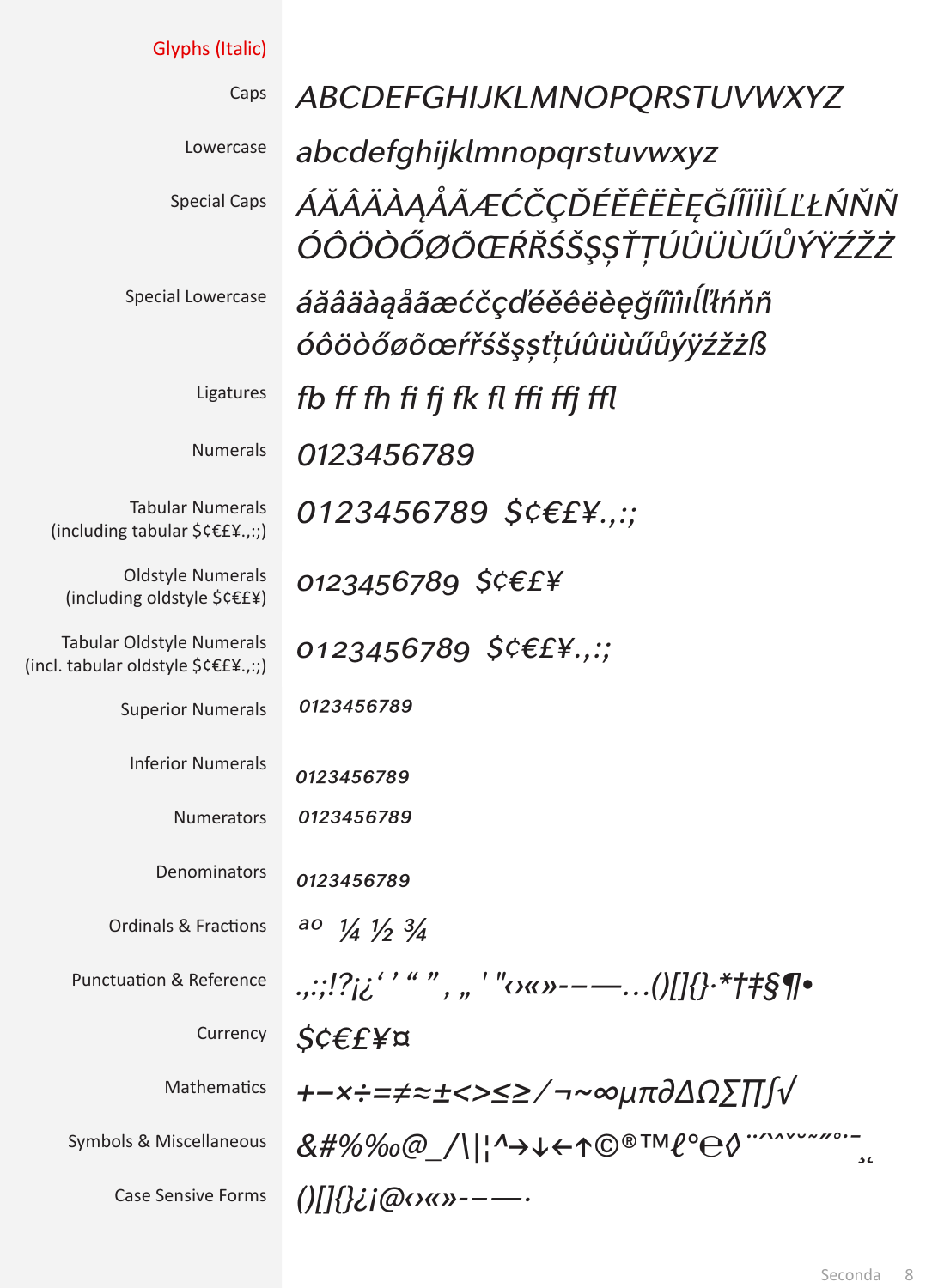### OpenType Features

| Ligatures                                                                                 | fb ff fh fi fj fk fl $\Rightarrow$ fb ff fh fi fj fk fl<br>ffi ffj ffl $\Rightarrow$ ffi ffj ffl |  |
|-------------------------------------------------------------------------------------------|--------------------------------------------------------------------------------------------------|--|
| All Caps                                                                                  | Abc def ghi. $\Rightarrow$ ABC DEF GHI.                                                          |  |
| Case Sensive Forms,<br>activated with All Caps                                            | ?[H-o-h]? ⇔ ¿[H-O-H]];                                                                           |  |
| <b>Tabular Numerals</b><br>(including tabular \$¢€£¥.,:;)                                 | $\Rightarrow$ 0123456789<br>0123456789<br>$\mathsf{SC}\epsilon$ £¥.,:;<br>$\Rightarrow$ SCEEY:;  |  |
|                                                                                           | 0123456789<br>$\Rightarrow$ 0123456789                                                           |  |
|                                                                                           | $\Leftrightarrow$ €173,731.37<br>€173,731.37                                                     |  |
|                                                                                           | \$618,485.96<br>$\Rightarrow$ \$618,485.96                                                       |  |
|                                                                                           | \$618,485.96<br>$\Rightarrow$ \$618,485.96                                                       |  |
|                                                                                           | $\Rightarrow$ \$618,485.96<br><b>\$618,485.96</b>                                                |  |
|                                                                                           | \$618,485.96<br>$\Rightarrow$ \$618,485.96                                                       |  |
| <b>Oldstyle Numerals</b><br>(including oldstyle \$¢€£¥)                                   | 0123456789<br>$\Rightarrow$ 0123456789<br>S¢€£¥<br><b>\$¢€£¥</b><br>$\Rightarrow$                |  |
| <b>Tabular Oldstyle Numerals</b><br>(including tabular oldstyle<br>$$C \in \{x, \ldots\}$ | 0123456789<br>$\Rightarrow$ 0123456789<br>$\Rightarrow$ SCEEY:;<br>S¢€£¥…;                       |  |
| Fractions<br>(Any fraction is possible.)                                                  | 5/8 14/56 48 2/3 $\Rightarrow$ 5/8 14/56 482/3                                                   |  |
| <b>Superior Numerals</b>                                                                  | $H2O \Rightarrow H^2O$                                                                           |  |
| <b>Inferior Numerals</b>                                                                  | $H2O \Rightarrow H_2O$                                                                           |  |
| <b>Numerators</b>                                                                         | $H2O \Rightarrow H^2O$                                                                           |  |
| Denominators                                                                              | $H2O \Rightarrow H_2O$                                                                           |  |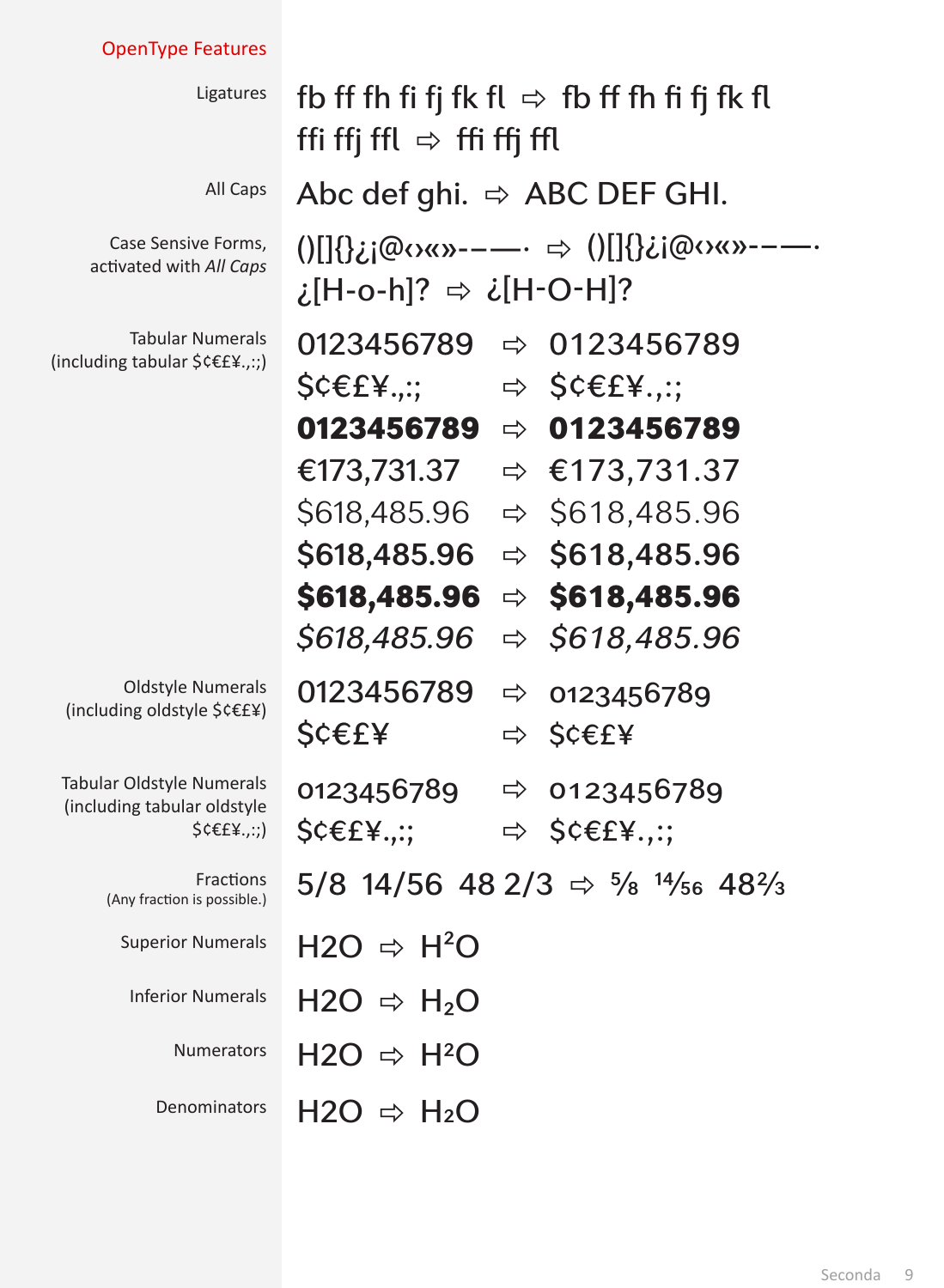#### Seconda Medium Sample Words

Czech Danish Dutch English Finnish French German Hungarian Italian Norwegian Polish Portuguese Romanian Slovak Slovene Spanish Swedish Turkish

Ballpark Context Reflection Widget Overjoy Kangaroo: 'Quota' Editorial Conundrum; Kafka, "Squibs" Catfish. Uspořádání Čerpadla Společenských Lønindtægter Periodespørgsmål Ægtefællers Ideeënbus Plaaggeest Flappentapperconcurrenten Spill Jellybeans Graffiti Järjestelmissä Käyttöön Räätälöityjä Hétérogène Façon Intérêts Äußerungen Bedürfnisse Textverständnis Készítéséről Fejlesztjük Biztosítási Razionalità Pensò All'amore Våre Primærleger Gjør Umiejętności Łódź Zakończył Publicações Secção Três Școală Învătământ Ţânțar Možnosť Požičovňa Špecializovaný Življenju Različnih Priporočljivejše Artículo Imaginación Niño Dörrmiljöer Såväl Välgörenhet Aldığı Söylüyorlar Açış

Lining Numerals We bought 25 apples and 36 pears. Oldstyle Numerals We bought 25 apples and 36 pears.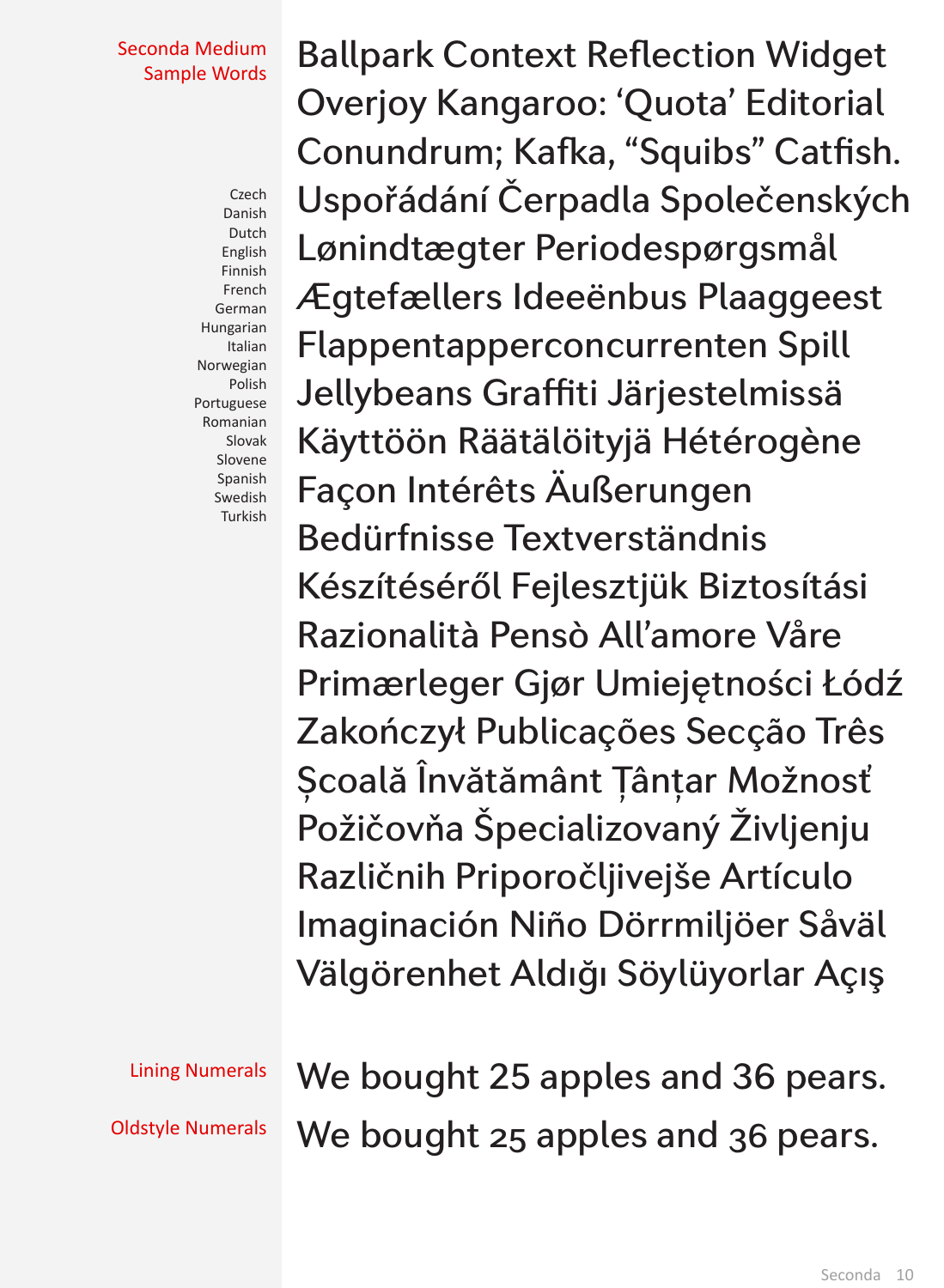#### Seconda Medium Italic Sample Words

Czech Danish Dutch English Finnish French German Hungarian Italian Norwegian Polish Portuguese Romanian Slovak Slovene Spanish Swedish Turkish

*Ballpark Context Reflection Widget Overjoy Kangaroo: 'Quota' Editorial Conundrum; Kafka, "Squibs" Catfish. Uspořádání Čerpadla Společenských Lønindtægter Periodespørgsmål Ægtefællers Ideeënbus Plaaggeest Flappentapperconcurrenten Spill Jellybeans Graffiti Järjestelmissä Käyttöön Räätälöityjä Hétérogène Façon Intérêts Äußerungen Bedürfnisse Textverständnis Készítéséről Fejlesztjük Biztosítási Razionalità Pensò All'amore Våre Primærleger Gjør Umiejętności Łódź Zakończył Publicações Secção Três Școală Învătământ Ţânțar Možnosť Požičovňa Špecializovaný Življenju Različnih Priporočljivejše Artículo Imaginación Niño Dörrmiljöer Såväl Välgörenhet Aldığı Söylüyorlar Açış*

Lining Numerals *We bought 25 apples and 36 pears.* Oldstyle Numerals *We bought 25 apples and 36 pears.*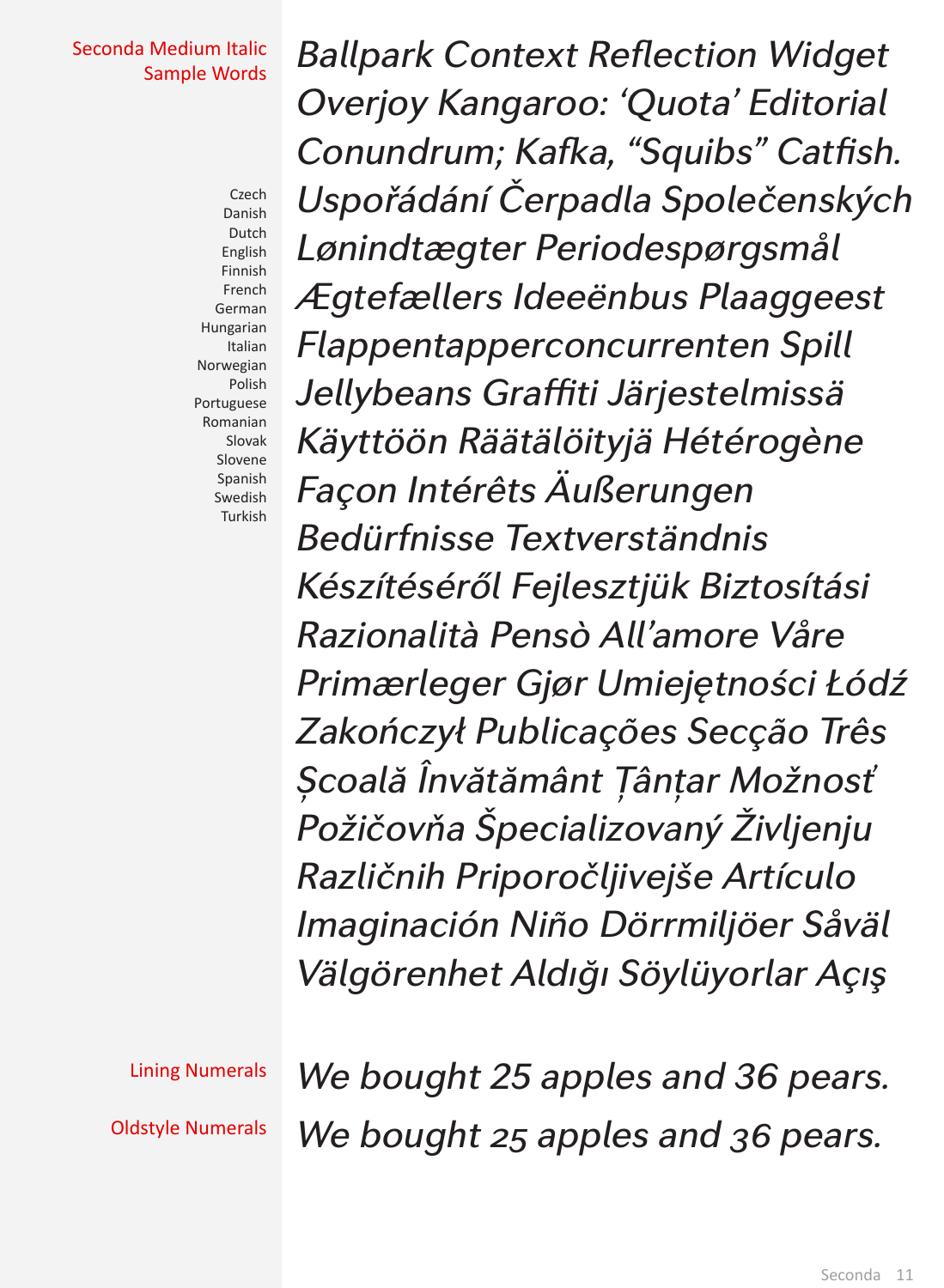#### Font Style Links If you do not see all installed fonts in the font menu of your application, your application uses font style links. Then you cannot directly select all installed fonts of this font family. You have to select the fonts which are not in the font menu, like this:

| <b>Font to select</b> | <b>First select in font menu</b> | Then use style<br>button(s) or<br>font style menu |
|-----------------------|----------------------------------|---------------------------------------------------|
| Seconda Thin Italic   | Seconda Thin                     | Italic                                            |
| Seconda Light Italic  | Seconda Light                    | <b>Italic</b>                                     |
| Seconda Regular       | Seconda                          | [none]                                            |
| Seconda Italic        | Seconda                          | Italic                                            |
| Seconda Medium Italic | Seconda Medium                   | <b>Italic</b>                                     |
| Seconda Demi          | Seconda Light                    | <b>Bold</b>                                       |
| Seconda Demi Italic   | Seconda Light                    | Bold, Italic                                      |
| Seconda Bold          | Seconda                          | <b>Bold</b>                                       |
| Seconda Bold Italic   | Seconda                          | Bold, Italic                                      |
| Seconda Heavy         | Seconda Medium                   | <b>Bold</b>                                       |
| Seconda Heavy Italic  | Seconda Medium                   | Bold, Italic                                      |
| Seconda Black Italic  | Seconda Black                    | <b>Italic</b>                                     |

UltraPrecision All durotype fonts are UltraPrecision™ fonts. UltraPrecision fonts are 11.11 times more precise than PostScript (Type 1) fonts and most Post-Script flavored OpenType fonts. UltraPrecision fonts are 2.65 times more precise than most TrueType fonts and most TrueType flavored OpenType fonts. The extra precision which is offered by UltraPrecision fonts, is advantageous when a font is printed or displayed in a large size.

Supported Languages All Durotype fonts support the following languages: Czech, Danish, Dutch, English, Finnish, French, German, Hungarian, Italian, Norwegian, Polish, Portuguese, Romanian, Slovak, Slovene, Spanish, Swedish, and Turkish.

#### Other Durotype Fonts

| Cigar             | <b>Passion for fonts.</b> |  |
|-------------------|---------------------------|--|
| Classic Round     | Passion for fonts.        |  |
| Classic XtraRound | Passion for fonts.        |  |
| Seconda Soft      | Passion for fonts.        |  |
| Seconda XtraSoft  | Passion for fonts.        |  |
| Simplo            | Passion for fonts.        |  |